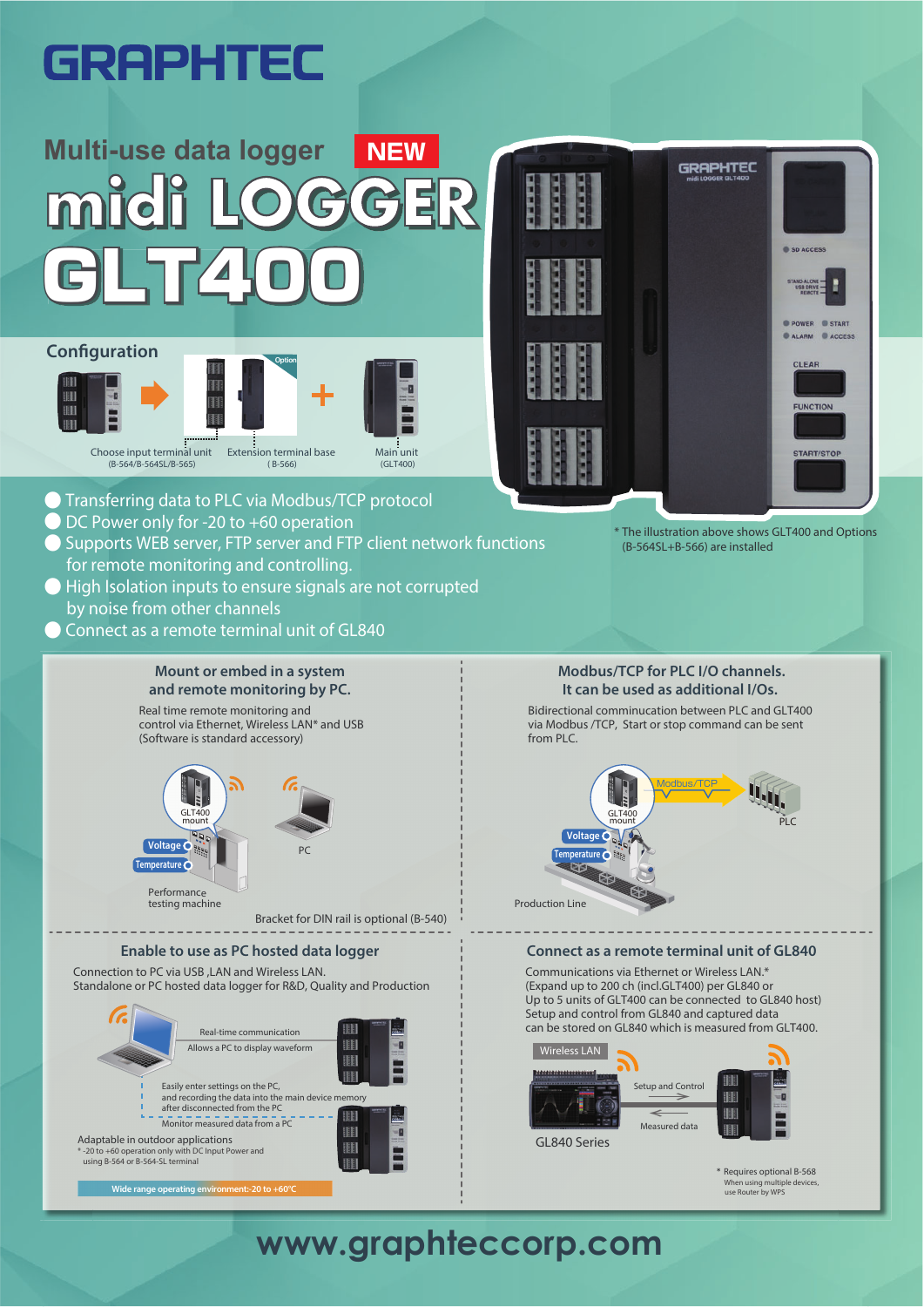### **Selectable terminal for different applications**

Choose a terminal for your application needs depending on accuracy, isolation or connection type.

|                           |          | Standard terminal<br>$(B-564)$                                                                              | NEW<br>Screwless terminal<br>$(B-564-SL)$ | Withstand high-voltage<br>high-precision terminal(B-565) |                                           |
|---------------------------|----------|-------------------------------------------------------------------------------------------------------------|-------------------------------------------|----------------------------------------------------------|-------------------------------------------|
| Number of analog channels |          | 20ch/terminal                                                                                               |                                           |                                                          |                                           |
| Input terminal type       |          | M3 screw                                                                                                    | Screwless                                 | M3 screw                                                 |                                           |
| Measure range             | Voltage  | 20mV to 100V                                                                                                |                                           | Option                                                   |                                           |
|                           |          | Temperature Thermocouple: $K \cdot J \cdot E \cdot T \cdot R \cdot S \cdot B \cdot N \cdot C$ (WRe5-26)     | Terminal Base Cover(B-588)                |                                                          |                                           |
|                           |          | RTD:Pt100 · JPt100 · Pt1000 (IEC751) *3 wire only                                                           |                                           |                                                          | Compatible with all the terminals         |
|                           | Humidity | 0 to 100 % RH - using the humidity sensor (option B-530)                                                    |                                           |                                                          | *Except using with shunt resistor (B-551) |
| Maximum input voltage     |          | 20mV-2V Range:60Vp-p(Input between (+)/(-) terminal) ,5V-100V Range:110Vp-p(Input between (+)/(-) terminal) |                                           |                                                          |                                           |
|                           |          | 60Vp-p(Channel/Channel)                                                                                     |                                           | 600Vp-p(Channel/Channel)                                 |                                           |
|                           |          | 60Vp-p(Channel/GND)                                                                                         |                                           | 300Vp-p(Channel/GND)                                     |                                           |
| Accuracy                  |          | $\pm$ 0.1% of F.S.                                                                                          |                                           | $\pm (0.05\% \text{ of } F.S.+10 \mu V)$                 | B-588                                     |
| Operating temperature     |          | -20 to 60 °C (When used with GLT400)                                                                        |                                           | 0 to +45°C (When used with GLT400)                       |                                           |

\* Terminals (B-564B,-564SL,B-565) can be mixed.

However, if you mix with B-565 with B-564 or B-564-SL, the specification of B-565 will be equivalent as B-564 or B-564-SL.

#### **Expandable up to 200 channels**

From 20 to 200 channels, the GLT400 is scalable to meet your future needs.

#### ■ Direct connection (w/o cable)

Extension terminal base unit<br>connects directly to the GLT4

|  |  | connects directly to the GLT400 |  |
|--|--|---------------------------------|--|
|  |  |                                 |  |
|  |  |                                 |  |
|  |  |                                 |  |
|  |  |                                 |  |







Connection cable for extension terminal(B-567 Series)

■ Connection cable (Max.20m for 10pcs)



- 0

Easy connection with push-in wire terminal (φ0.3 to 1.3mm)



| Configuration of direct connection |
|------------------------------------|
|------------------------------------|

|                      | 20ch | 40ch | 60ch | 80ch | 100ch | 120ch | 140ch | 160 <sub>ch</sub> | 180ch | 200ch |
|----------------------|------|------|------|------|-------|-------|-------|-------------------|-------|-------|
| GLT400 main unit     |      |      |      |      |       |       |       |                   |       |       |
| <b>Terminal base</b> |      |      |      |      |       |       |       |                   |       |       |
| Input terminal       |      |      |      |      |       |       |       |                   |       |       |

\*Use the connection cable for extension terminal to the device,as you require.

#### **Long term recording capability**

The standard features include a Built-in 4GB Flash memory , and SD card slot up to 32 GB to be used as external storage

for recorded data at the same time as transferring the data to a PC.(1 File size is up to 2GB)

#### <Selectable from 2 types of file format>

- Graphtec Binary Data(GBD)
- CSV Data which can be open by Excel
- Supplied software allows GBD files to be converted to CSV format

#### ■ Number of channels and sampling interval ■ Sampling Interval and Capturing time

| Sampling interval  | 10 <sub>ms</sub> | 20ms | 50ms | 100 <sub>ms</sub> | 200 <sub>ms</sub> | 500ms |    |     |  |
|--------------------|------------------|------|------|-------------------|-------------------|-------|----|-----|--|
| Number of Channels |                  |      |      |                   |                   |       | 00 | 200 |  |
| Measuring          | Voltage          |      |      |                   |                   |       |    |     |  |
|                    | Temperature      | _    |      |                   |                   |       |    |     |  |

#### **Notify by Alarm output function**

#### Alarm level can be set for each channel

**Alarm** 

- Alarm Lamp on device
- **occurrence** ■ Email Alarm Notification
	- Alarm Output(4 ports)
		- Output port can be chosen for each channel \*Input/Output cable(B-513) is require

- Shut resistance 250 Ω for current input  $*$
- Installing 250ohm (0.1%) resistor for converting 1 to 5V
- EU scaling function allows diverse measurements by converting voltage to user defined engineering units.
- \*Not compatible with B-564-SL





\*Not Supplied \*SD card cannot be used when the wireless LAN unit is used. \*Max single file size is 2GB. (use Relay mode to extend recording)

(When all 20 analog channels are being used, File size of captured data is 2GB)

| Sampling interval | 10ms                                                        | 50ms   100ms   200ms   500ms                                |  | 10s |
|-------------------|-------------------------------------------------------------|-------------------------------------------------------------|--|-----|
| <b>GBD</b> Format | 31 days 77 days 95 days 108 days 270 days Over 365 Over 365 |                                                             |  |     |
| <b>CSV Format</b> |                                                             | 3 days   11 days 16 days 21 days 54 days 109 days 0 ver 365 |  |     |

#### **Useful function for long term data recording**

- **Ring capture function** ■ The old data is deleted, and most recent data is saved. When stop the recording, selected data point is saved.
- **Relay capture function** ■ Data is continuously saved with hard disk space or capturing time without losing any data until capturing is stopped. The multiple files can be joined on GL-Connection.

#### **4 to 20mA Current measurement Digital I/O port available (Requires option (B-513)**

| Input  | Logic/Pulse inputs (4 channels)<br>Pulse mode: Instant/Counts/Revolutions                                                                                                                     |
|--------|-----------------------------------------------------------------------------------------------------------------------------------------------------------------------------------------------|
|        | Signal input for external trigger or external sampling.                                                                                                                                       |
| Output | $\blacksquare$ Alarm output(4ch)<br>When the input value exceeded the threshold level,<br>output the alarm.<br>Output format: Open collector output<br>(5 V, pull-up resistance $10K\Omega$ ) |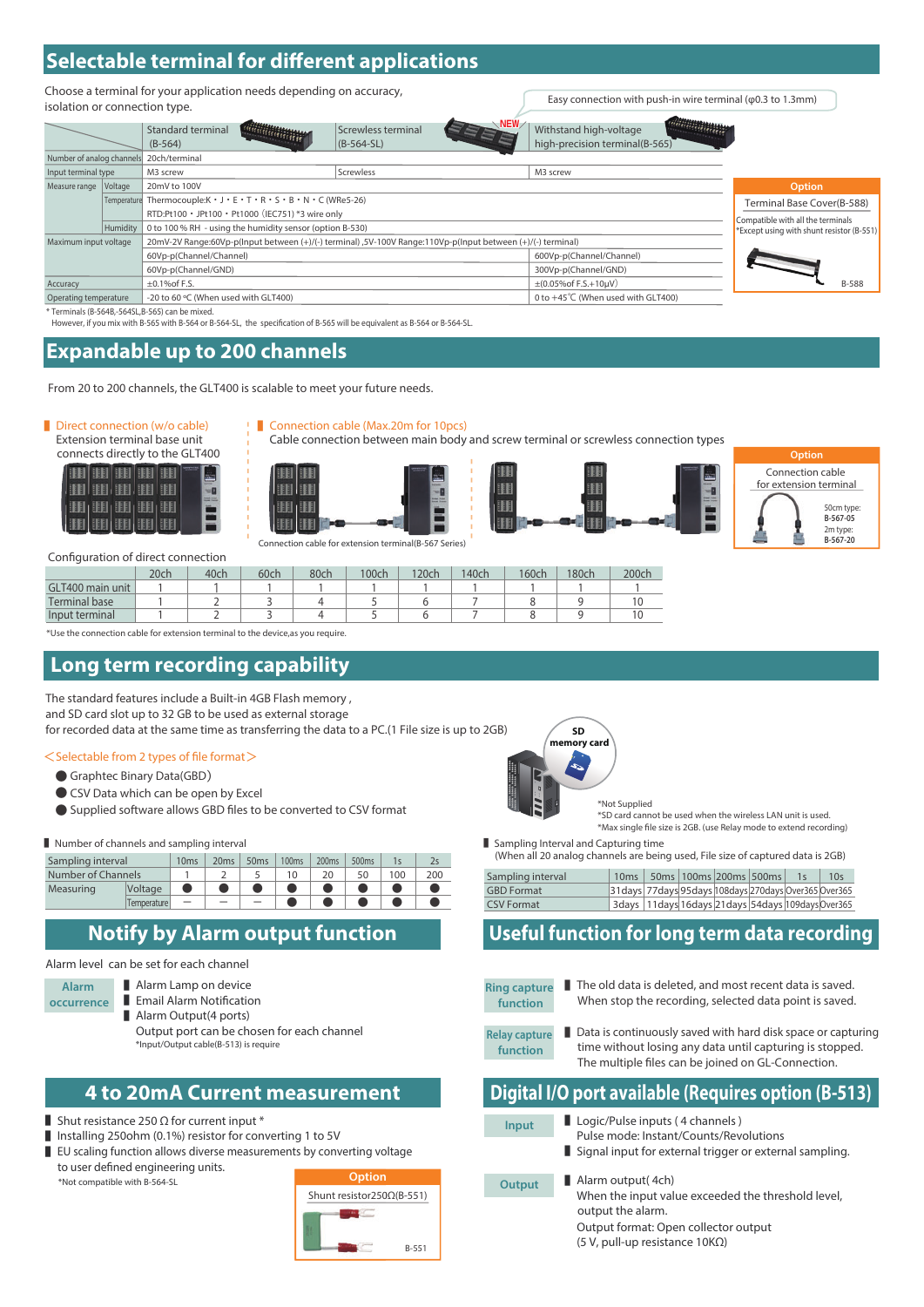## **Selectable power source for different application**

#### **AC100 to 240V**

**DC 8.5 to 24V** ■ Powered from DC Drive Cable(Requires option

■ Powered from AC adapter (Standard accessory) (Supported USB PD 2.0 later) \* Supplied AC adapter does not comply with -20 to 60℃

operating environment specification.

If you need to have the harsh operating environments specification please contact the Graphtec sales office.

## **Standard Accessory for 2 types of PC software and web browser function**

### **Software**

### **GLT400 SETTING APP Simple Operation S/W**

(B-513)

Easily enter settings and monitor measured data from a PC. GLT400 is ideal for use with single unit. GLT400 inherited the setting screen menus from GL series.



Ò Sets the various settings by push button ※When Remote mode is set, remote settings are displayed in the scre

View recorded data files, download and delete data files on your PC through simple software manipulations.

Displaying the current value of GLT400 and controlling the capturing start.

**Remote monitoring & Data sharing**

### **Useful function**

**Web browser function Simple Operation S/W**

GLT400 can be controlled, monitored, and data transferred to PC via web browser.

| a 19 company's study of the first<br><b>A STORAGE</b><br>9.098       | a 19th remains around player<br>$-4.14$<br><b>B</b> STORMS |                                                                         |
|----------------------------------------------------------------------|------------------------------------------------------------|-------------------------------------------------------------------------|
| EXCIT (\$31), 1 NC 48201104511                                       | 114 107 (SUES), 1 162 168 235 Libraries                    | 9.8                                                                     |
| LT400 Web Server: GLT4_C011H0007                                     | GLT400 Web Server: GLT4_C011H0007                          |                                                                         |
| the age of the local distance and the age of                         | - <b>1 - - - - -</b>                                       |                                                                         |
| Here there is $\mathfrak{A}$ in the set of                           | have riligible 11 (B) I see 11 (at limit Jo-               |                                                                         |
| Algorithm   Algorithm   Algorithm                                    |                                                            | Alan Salt   Alan Suit   Alan Salt                                       |
| <b>SSSSSEDERS</b><br><b>Bally Car</b>                                | ----------------                                           | $\blacksquare$<br><b>Bank Suit</b>                                      |
|                                                                      | <b>CHO-CHO-CHO-CHO-C</b>                                   | 49.940<br><b>COLLA</b>                                                  |
| in a<br><b>ALCOHOL:</b>                                              |                                                            | and dis-<br>ವಾ                                                          |
| <b>ALC</b>                                                           |                                                            | sit in<br><b>HEAR</b><br>--                                             |
| <b>And</b><br>$- - -$<br><b>ALLES</b><br>                            | <b>Link Chrysler Holler</b><br><b>CANNADIA</b>             | $+ + + +$<br>$-9.4$                                                     |
| <b>COL</b><br>$\overline{\phantom{a}}$<br><b>Hotel</b><br><b>COL</b> | <br>Arrests Inc., Boxer, Boxer                             | A cut was . A consumer Sing A company<br><b>Barnett College College</b> |
| ia m<br><b>PERSONAL</b><br><b>STAR</b>                               | $\sim$                                                     |                                                                         |
| <b>Address</b><br>$-0.00$                                            | $\rightarrow$                                              | <b>Index of Applicable Cap Link Linking</b>                             |
| m<br><b>STATES</b><br><b>Holla</b>                                   | <b>Business Common</b><br>٠<br>A 12 S or want of           | ----<br>.                                                               |
|                                                                      |                                                            | $\overline{a}$<br><b>Contractor</b>                                     |
|                                                                      | a wants to see                                             | $\sim$<br>---<br>a lot over select                                      |
| $<<$ Supported browser $>>$                                          | <b>A Local Antique</b><br><b>A STANDAR</b>                 | a localization and the of-<br>---<br>----                               |
|                                                                      | $-1$<br>a course.<br><b>Alberta</b>                        |                                                                         |
| · Google Chrome(Recommended)                                         | <br>$\sim$                                                 |                                                                         |
|                                                                      | <br>$n =$<br>24.44                                         |                                                                         |
| · Microsoft Edge                                                     | <b>COMMERCIAL</b><br><b>ALLINE</b>                         |                                                                         |
|                                                                      | <b>STATE SHOPPING</b>                                      |                                                                         |
| · Fire Fox                                                           |                                                            |                                                                         |
|                                                                      |                                                            | Transferring device data to PC with drag and drop.                      |

### **Useful function**

### **FTP backup functions**

Periodically backing up recording data to FTP server. Backup Interval:1H・2H・6H・12H・24H・per file When the upload is succeeded, the file can be deleted automatically from device memory.



### **Software**

**GL-Connection Advanced Function S/W**

**USB PD**

USB PD compliant battery and AC adapter<br>(Supported USB PD 2.0 later)

Max 20 units of GLT400 can be connected. Display modes come standard with a Y-T View, Digital View, XY View and FFT View. Contains direct Excel functions and a file connection function. Can convert GBD files to CSV format.

\*Not supplied



A function that transfers recorded data directly to specified Excel template file with recording start. Creates a measured data file when stop recording by utilizing a computational expression and macro in combination.

#### ■ Available functions on 2 software and web browser

|                                     |                     | <b>GLT400 SETTING APP</b> | <b>GL-Connection</b>   | <b>WEB</b> browser |  |  |  |
|-------------------------------------|---------------------|---------------------------|------------------------|--------------------|--|--|--|
| Device connection                   | <b>Wire LAN</b>     |                           |                        |                    |  |  |  |
|                                     | <b>Wireless LAN</b> |                           |                        |                    |  |  |  |
|                                     | <b>USB</b>          |                           |                        | $\times$           |  |  |  |
| Number of connected units           |                     | 1 unit                    | 20 units               | 1 unit             |  |  |  |
| Device setting                      |                     |                           |                        | X                  |  |  |  |
| Device control(Start/Stop)          |                     |                           |                        |                    |  |  |  |
| Display data                        | Digital value       |                           |                        |                    |  |  |  |
|                                     | Waveform            | X                         |                        |                    |  |  |  |
|                                     | Other               | X                         |                        | X                  |  |  |  |
| Redisplaying the recorded file      |                     | X                         |                        | $\times$           |  |  |  |
| Connect/Disconnect during recording |                     |                           | X                      |                    |  |  |  |
| Data transfer to PC                 |                     |                           |                        |                    |  |  |  |
| File conversion (CSV)               |                     | X                         |                        | ×                  |  |  |  |
| Supported model                     |                     | GLT400 only               | GL Series <sup>*</sup> | GL Series *        |  |  |  |
|                                     |                     |                           |                        |                    |  |  |  |

**Easy&Convenient**

※GL7000・GL2000・GL980・GL840series・GL240・GLT400(Currently-used models only)

### **Useful function**

**USB Drive Mode**

Internal memory is recognized as a removal disk,

this mode facilitates file manipulation such as transfer and deletion.



#### **SDK (Software Development Kit) is offered for free**

Please select the OS that may be used to develop for your software

USB Driver © Manual(Product-releated,Communication interface-releated,Data files-releated, ModbusTCP specification) © Sample Program(C# · VisualC++ · VisualBasic) <br>LabVIEW VL © Digital certificate installation tool Digital certificate installation tool